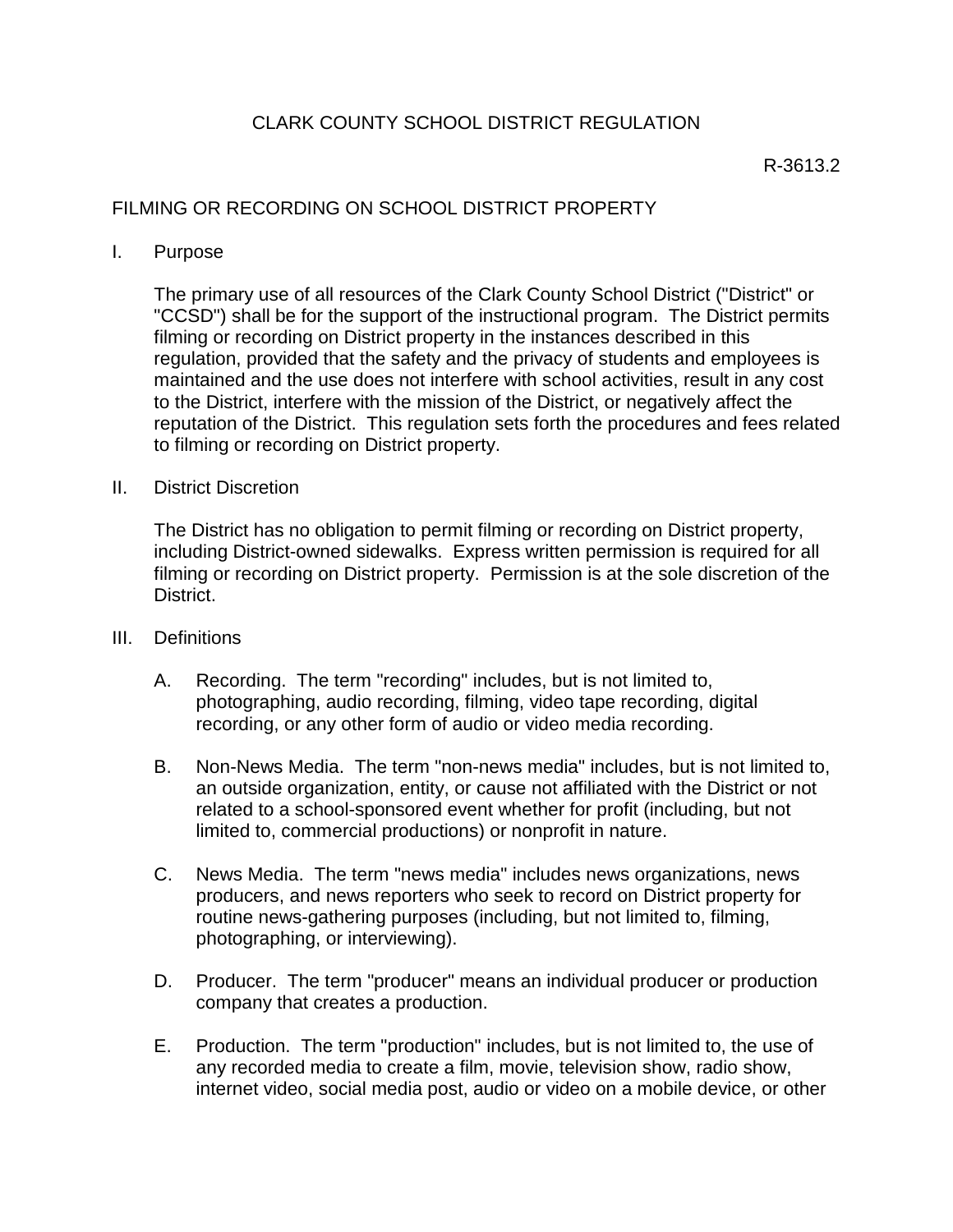R-3613.2 (page 2)

audio show, commercial, news magazine program, documentary, or public service announcement.

- F. District Property. The term "District property" includes school-based sites, non-school-based sites (including, but not limited to, administrative offices, transportation yards, or other District buildings/facilities), and District vehicles.
- G. District Vehicle. The term "District vehicle" includes, but is not limited to, school buses and school police vehicles.
- IV. Procedures for Reviewing a Request to Record on District Property

The procedures for consideration of a request to record on District property are set forth below:

- A. Non-News Media Request
	- 1. Application Process. When a non-news media request to record on District property is initially received, it should be referred to the Risk Management Department who will provide the non-news media group with the following documents:
		- a. Application to Film or Record on CCSD Property.
			- (1) The application may be found online at www.ccsd.net.
			- (2) A summary of script tone, message, objective, audience, and outreach must be clearly outlined in the application. The District reserves the right to request a copy or summary of the production script, a summary or description of the overall production or context of the scenes involving the school or the District, and a copy of the final production to review and approve prior to the final release or airing.
			- (3) The deadline for submission of the Application to Record on CCSD Property is 45 days prior to the proposed date of recording.
		- b. District Facility Use Permit (CCF-410). See Section VI below.
		- c. CCSD Venue Release contract. See Section VII below.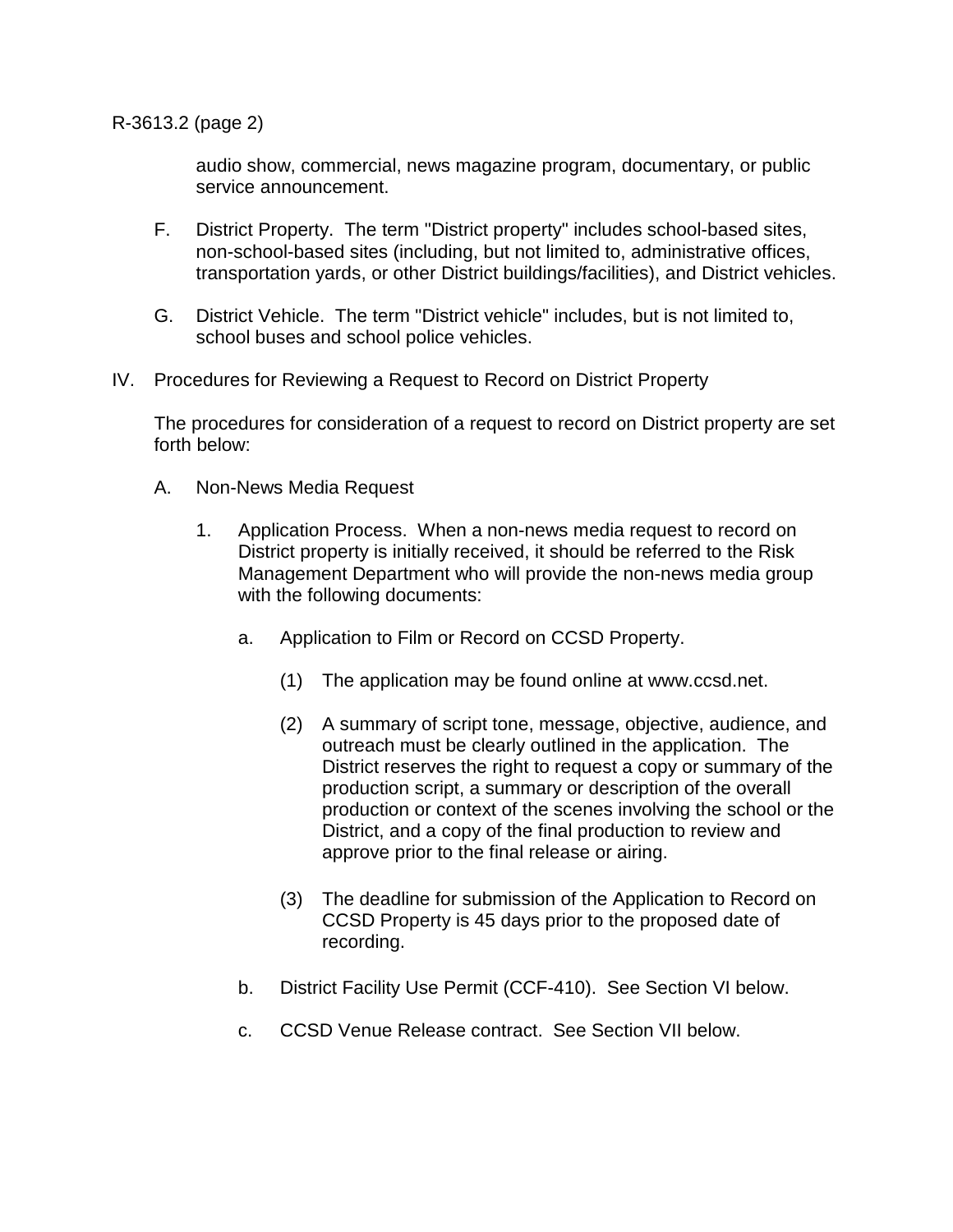- d. Release Form and Waiver for each student and/or staff member that will appear in the recording (if applicable). See Section X below.
- e. The same application process applies when there is a request to use a District vehicle in a recording. See Section XII below.
- 2. Receipt of Applicant's Documents. Once all of the documents in Section IV(A)(1) are received, the Risk Management Department will work with the following individuals/divisions to review the request:
	- a. All requests to record at a school-based site must be approved by the Risk Management Department, the site administrator/school Principal, the Principal's supervisor, and the Chief Communications Officer or their designees.
	- b. All requests to record at a non-school-based site must be approved by the Risk Management Department, the site administrator who oversees the requested site, and the Chief Communications Officer or their designees.
	- c. See Section V below for additional consideration factors.
- 3. Prior to final approval and collection of fees, notice, and information will be provided to the members of the Board of School Trustees.
- B. News Media
	- 1. All requests from news media to record on District property for routine news-gathering purposes (including, but not limited to, filming, photographing, or interviewing) must first be made to the CCSD Communications Office.
	- 2. The CCSD Communications Office will then consult with the site administrator or school Principal to determine whether permission will be granted to record.
	- 3. In most cases, when the news media is recording for the purpose of news reporting or public information, the news media will not be required to complete an Application to Film or Record on CCSD Property, District Facility Use Permit (CCF-410), or CCSD Venue Release contract.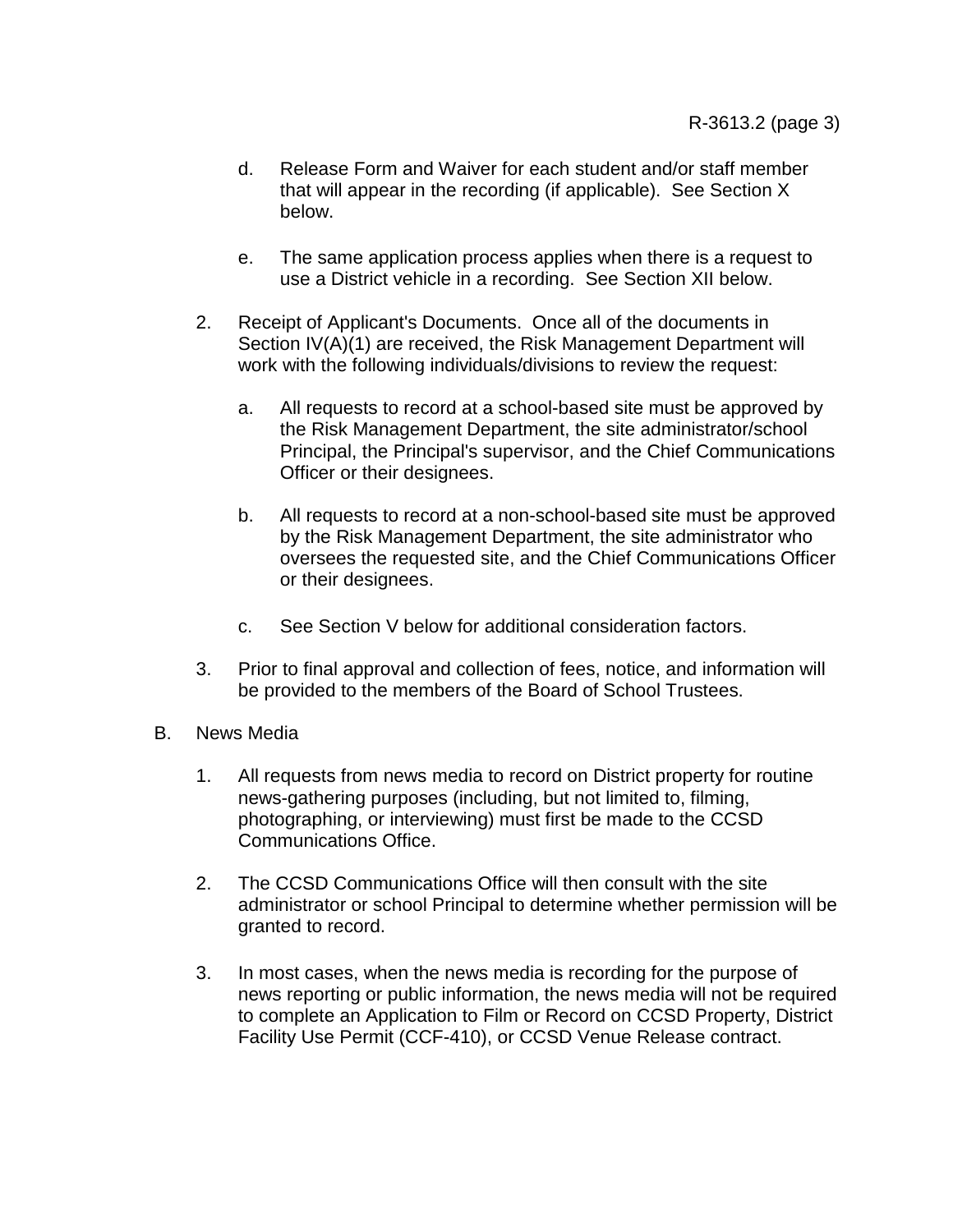R-3613.2 (page 4)

- 4. If students are to be recorded, the news media must ensure there is parent or guardian consent (e.g., CCF-588 or separate release) to be verified by the site administrator.
- C. Vegas PBS

This regulation does not apply to Vegas PBS productions. Vegas PBS is governed by its own separate procedures which are set forth in contracts between Vegas PBS and the District.

D. District Recordings

This regulation does not apply to recordings on District property in connection with the District's own services or programs, including, but not limited to, training videos for use by schools, student-generated casts or productions that are part of the educational program, or other District educational purposes. If students will appear in District recordings, appropriate releases will be obtained (e.g., CCF-588 or separate release).

- E. This Regulation does not govern filming or recording by District-affiliated groups (such as the Nevada Interscholastic Activities Association or its contracted agent).
- F. Political Activities

Political activities on District property are governed by Policy 6124.3.

G. Student and Parent Recording

This regulation does not govern filming or recording by students and parents on District property.

- V. Factors to Consider in Granting or Denying Requests to Record on District Property
	- A. Productions/recordings must not disrupt instruction or other school activities and must not utilize students or employees during instructional or contractual time, unless written approval is obtained from the Principal and the Principal's supervisor (for a school-based site) or the site administrator (for a nonschool-based site such as an administrative office). Approval should only be granted if the recording causes minimal or no disruption or interruption to instructional time.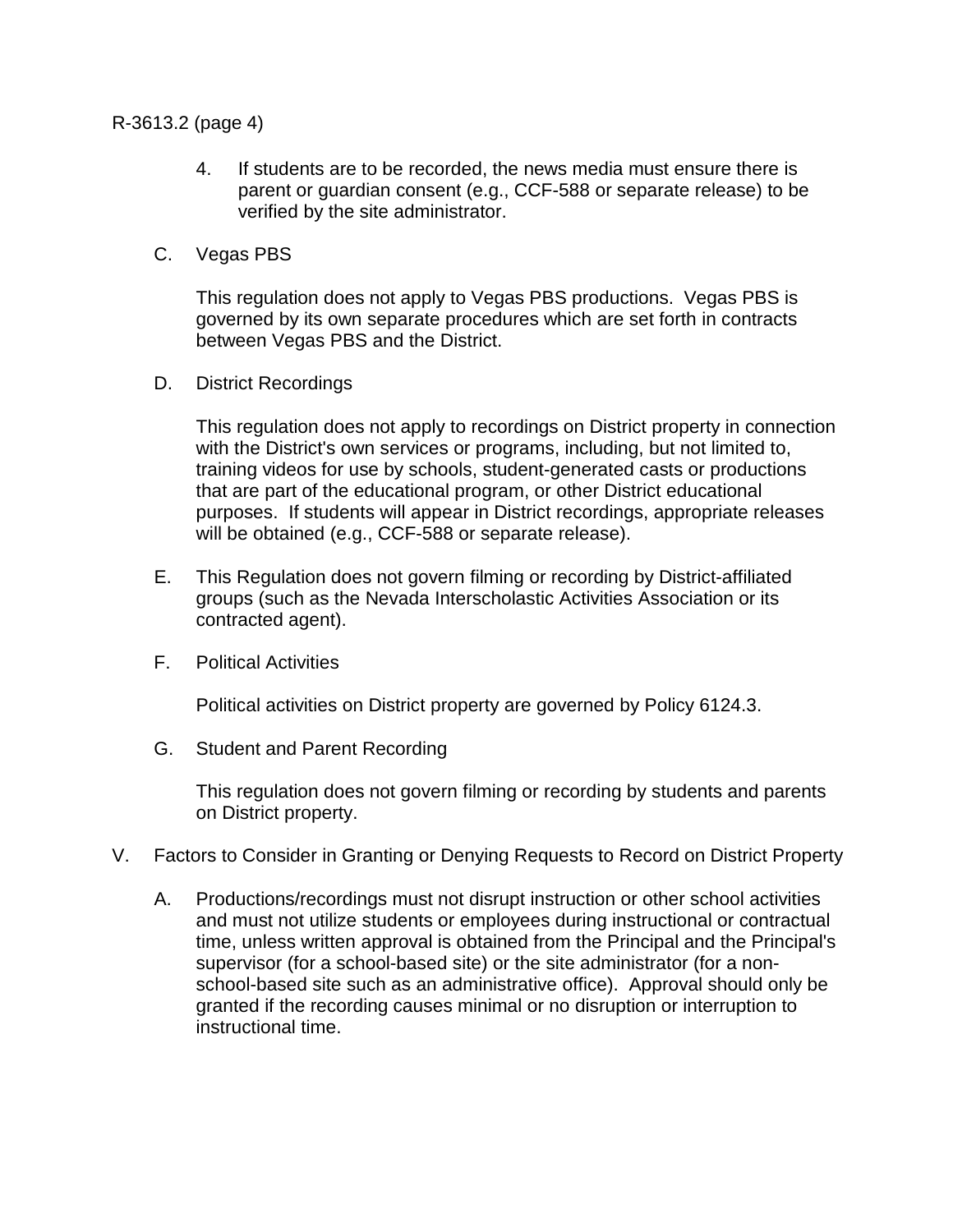- B. Productions/recordings that will not be allowed on District property include, but are not limited to (determinations made at the sole discretion of the District):
	- 1. Productions intended or perceived to be derogatory, defamatory, slanderous, censorable, untrue, or otherwise embarrass the District, students, or the community;
	- 2. Productions depicting gratuitous nudity, sexual activities, or lewd activities;
	- 3. Productions that include violence deemed to be sadistic, gratuitous, excessive, or extreme;
	- 4. Productions that denigrate any ethnic or minority group or member of a protected class under the law;
	- 5. Productions that involve or portray illegal activities;
	- 6. Productions that promote the use of illegal drugs or alcohol abuse;
	- 7. Productions that imply an endorsement by the District or its individual schools (including, but not limited to, productions that would violate CCSD Regulation 1232); or
	- 8. Productions that imply an endorsement of religion or a political position.
- C. The producer shall provide assurances that the production is intended to have a viewer rating not more restrictive than "PG-13."
- D. The producer must comply with all applicable safety regulations while on District property. The producer must provide written documentation of any equipment, scenes, or special effects that could endanger the safety of students and staff, or potentially damage District property, and be willing to assume liability for all damages and to indemnify the District from consequences as a result of the production. Written permission to use such equipment and/or special effects must be obtained from the Risk Management Department.
- VI. Facility Use Permit and Fees
	- A. The producer must submit a District Facility Use Permit (CCF-410) to the Risk Management Department at the time of the application.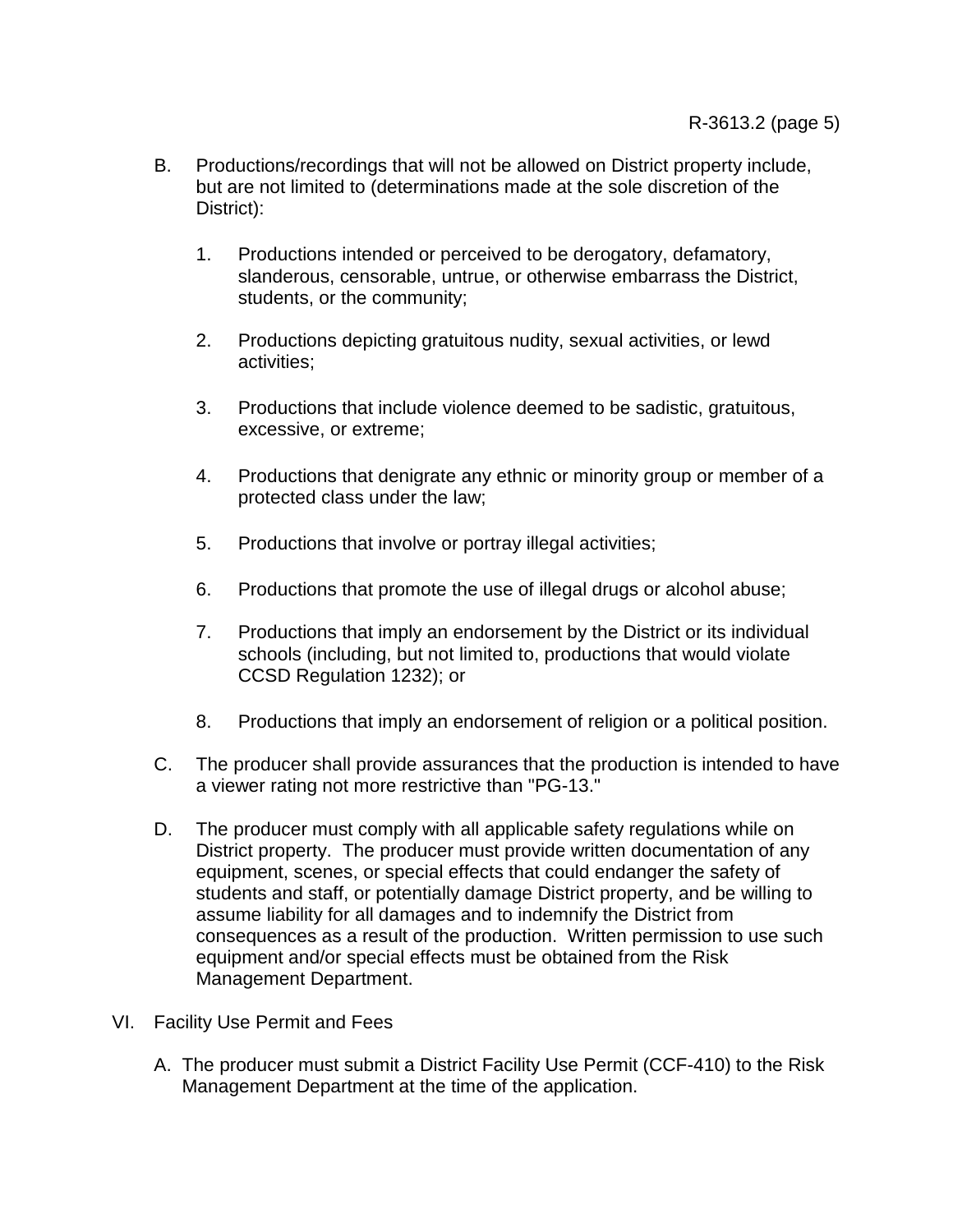R-3613.2 (page 6)

- B. The use of District property must be in accordance with CCSD Regulation 3613.
- C. The producer must pay a fee to record on District property.
	- 1. Fee amount. See current Facility Usage Rates schedule for pricing.
		- a. A nonrefundable application and processing fee.
		- b. A daily fee for the use of District property.
		- c. Other fees as set forth in the Facility Usage Rates schedule.
		- d. Modification(s) to standard District forms fee (if applicable).
	- 2. Waivers and In-Kind. The District will not waive the application, processing, or form modification fee. However, the District may allow a waiver of the daily fee in exchange for in-kind services or donation of equipment/products to the school or District, which must be provided prior to the beginning of the recording.
- VII. Venue Release Contract
	- A. The producer must submit a signed standard CCSD Venue Release contract to the Risk Management Department at least 30 business days prior to the proposed date of recording.
	- B. The Venue Release contract may only be modified with the consent of the Office of the General Counsel. If modification is requested, the Risk Management Department must contact the Office of the General Counsel at least 30 business days prior to the proposed date of recording.
- VIII. Liability and Indemnity

The producer must provide a certificate of liability insurance with additional insured status for the District, a certificate for workers' compensation insurance with a waiver of subrogation endorsement in favor of the District, and a hold harmless agreement to cover the District, the Board of School Trustees, its agents, and employees in a manner satisfactory to the Risk Management Department. This information must be provided to the Risk Management Department at least 45 business days prior to the proposed date of recording.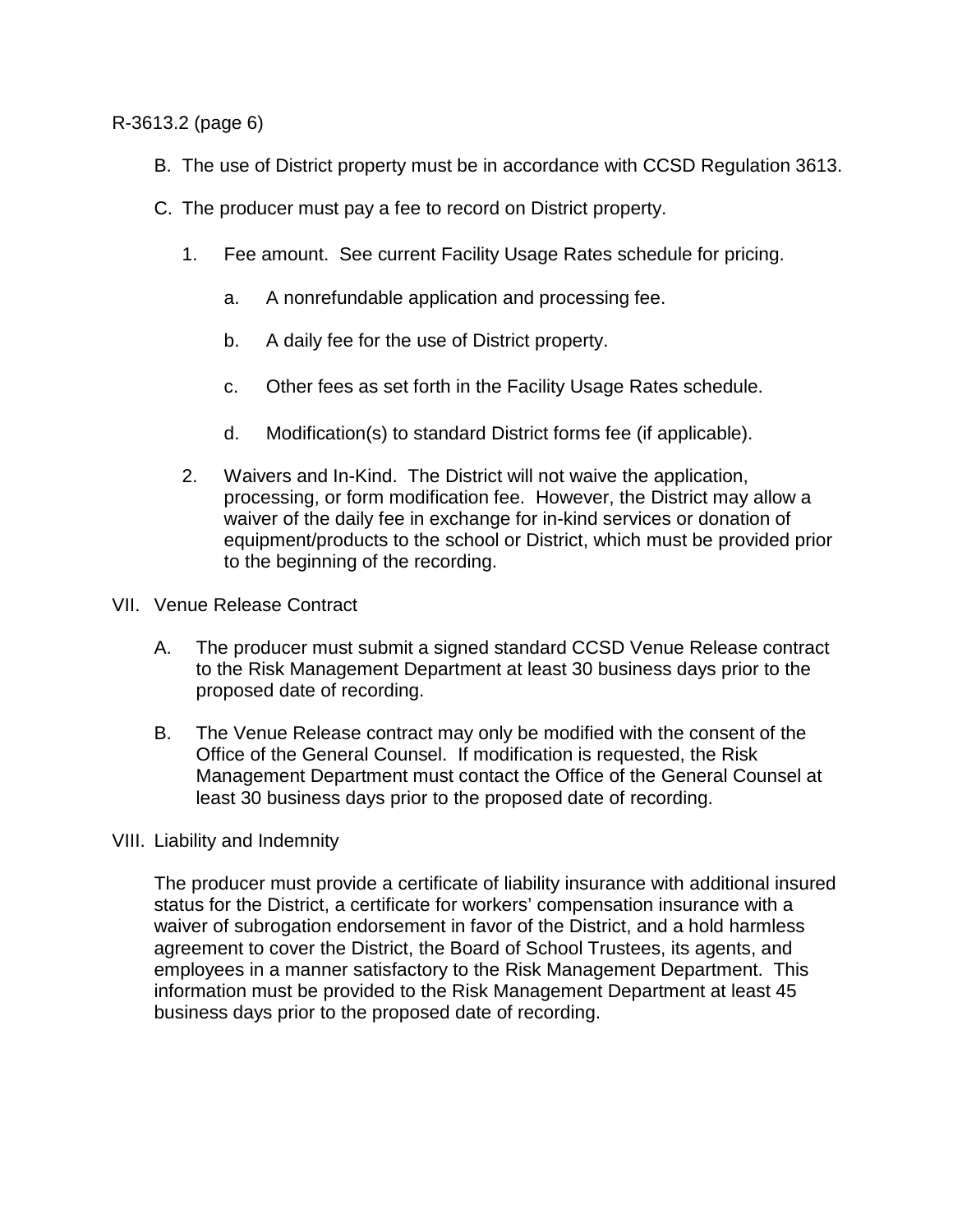- IX. District Logos and Endorsements
	- A. All signage, logos, marks, slogans, or other identifying marks of the District or of any individual school must not be included in the final production to avoid identification of the specific location, unless expressly permitted. This permission may be granted by the Chief Communications Officer or designee, and must be included in the CCSD Venue Release contract.
	- B. The production must not imply any endorsement of a commercial product or service by the District or any school.
- X. Release Form and Waiver for Student or Staff Participants
	- A. Students and/or staff may not be included in recordings on District property unless each of those individuals and/or the parent/guardian has signed the CCSD Release Form and Waiver.
	- B. The producer is also required to obtain their own separate release and/or contract with any students and/or staff that are included in the production.
- XI. Suspension of Production/Recording

If at any time during the production/recording, the site administrator in charge (or designee) determines that the production is disrupting the normal activities of the school or the District, is in violation of the terms of the CCSD Venue Release contract, or is in violation of District regulations, state, or federal law, the administrator in charge shall immediately notify the District supervisor and notify the producer to halt or suspend the production/recording. The producer shall be permitted to resume only after the problem has been resolved to the satisfaction of the site administrator and the site administrator's supervisor, which will be assessed as quickly as possible.

- XII. Procedures for a Request to Record that Involves a District Vehicle
	- A. Use of a District vehicle (including, but not limited to, a school bus or school police vehicle) in a recording is at the District's sole discretion. Express written permission is required.
	- B. The producer must submit the following documents to the Risk Management Department:
		- 1. Application to Film or Record on CCSD Property. The application will include provisions regarding use of a District vehicle in a recording.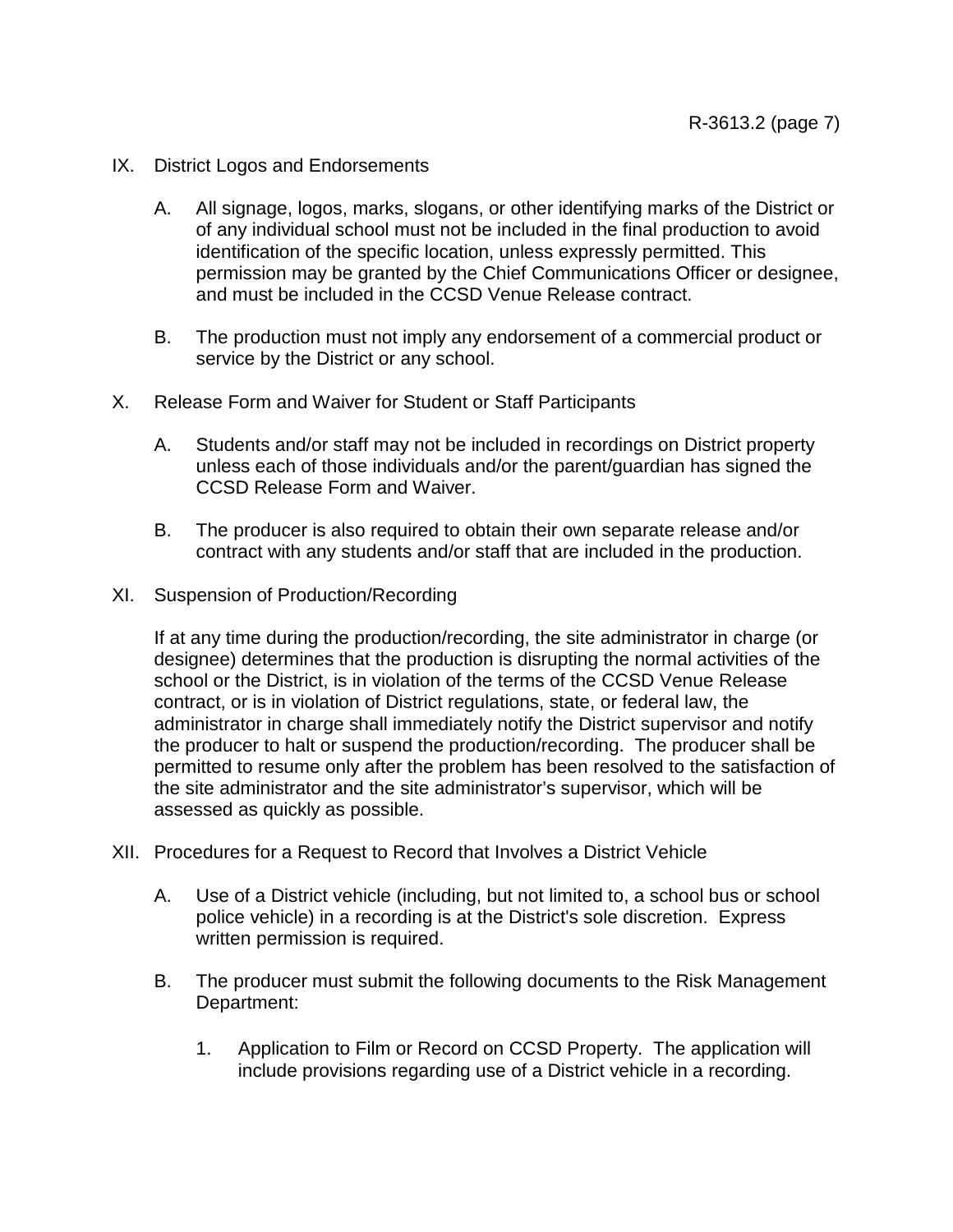## R-3613.2 (page 8)

- 2. CCSD Venue Release contract. The contract will include provisions regarding the use of a District vehicle in a recording.
	- a. The contract must include a provision that the producer is responsible for all injuries and damages that arise from services under the contract, including, but not limited to: personal injuries; workers compensation benefits; property damage; and liability for District property, employees, and third parties.
	- b. The contract must include a provision that the producer shall indemnify the District for any losses, damages, claims, or payments that arise from services under the contract caused by the producer, the producer's agents, employees, volunteers, extras, or independent contractors working on the production.
	- c. The contract must include a requirement that the producer provide evidence of hired/non-owned automobile liability coverage by way of a certificate of insurance.
- 3. District Facility Use Permit (CCF-410), if the recording will occur on District property.
- 4. Release Form and Waiver for each student and/or staff member that will appear in the recording (if applicable).
- C. The Risk Management Department will consult with the CCSD Transportation Department and the Chief Communications Officer or designee to determine whether permission will be granted to use a District vehicle in a recording.
- D. Permission may be granted only if there is a vehicle and a driver available and that vehicle is not needed to transport students or for other District business for the time period requested by the producer.
- E. The factors set forth in Section V must be considered in making the determination.
- F. Fees for the use of a District vehicle in a recording. See current Facility Usage Rates schedule for pricing.
	- 1. A nonrefundable application and processing fee.
	- 2. A daily fee for use of the District vehicle.